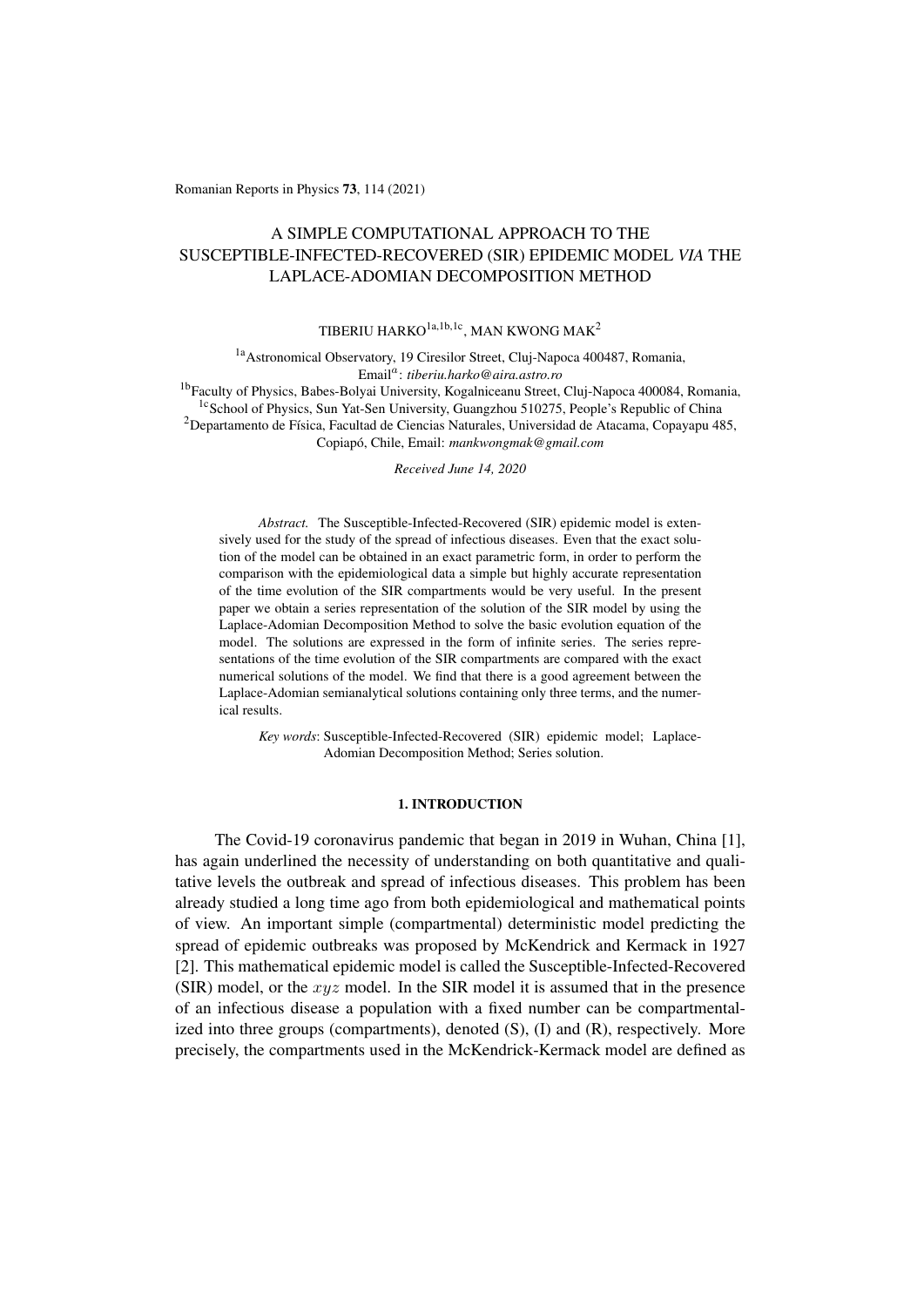follows [2]:

a) The (S) (susceptible) compartment consists of the individuals in the total population not yet infected with the disease at time *t*, or those susceptible to the disease. The number of individuals in this compartment is denoted  $x(t)$ .

b) The (I) (infected) compartment consists of the individuals who have been infected with the epidemic disease, and who can spread the disease to those in the susceptible category. The number of individuals in the (I) compartment is denoted  $y(t)$ .

c) The (R) (recovered) compartment consists of the individuals who have been infected during the epidemics, and did fully recover. The individuals in the (R) compartment, whose number is denoted by  $z(t)$ , cannot be infected again, and they are not able to transmit the disease to others.

From a mathematical point of view the SIR model is formulated in terms of a strongly nonlinear system of ordinary differential equations. The behavior of the SIR model essentially depends on two constants  $\beta$  and  $\gamma$  that give the transition rates between compartments.

The transition rate between the S (Susceptible) and I (infected) groups is denoted by  $\beta$ . It represents the contact rate, that is, the probability of being infected when the contact between a susceptible and an infectious individual takes place [3– 6].

The transition rate between the I (Infected) and R (recovered) compartments is denoted by  $\gamma$ .  $\gamma$  gives the rate of recovery or death. If we denote by *D* the total duration of the infection, then  $\gamma = 1/D$ , expressing the fact that an individual experiences one recovery in *D* units of time [3–6]. Since in the SIR model both  $\beta$ and  $\gamma$  represent transition rates (probabilities), their range of values is  $0 \le \beta \le 1$  and  $0 \le \gamma \le 1$ , respectively.

The SIR model has been investigated from both mathematical and epidemiological point of view in a large number of studies. Its exact solution has been obtained in a parametric form in [7]. The SIR model has been also used for the simulation of the dynamics, evolution and impact of the Covid-19 pandemic [8–12]. Despite the large number of theoretical and numerical investigations of the SIR model, including the use of the Adomian decomposition method [13], of the variational iteration method [14], of the homotopy perturbation method [15], and of the differential transformation method [16], a simple but precise representation of the solution of the SIR model that could be efficiently used in epidemiological and populations studies is still missing.

It is the purpose of this work to present a simple series solution of the SIR epidemic model. To achieve this goal we first derive the basic equation of the SIR model, which is represented by a first order nonlinear differential equation for  $z(t)$ . Even that this equation can be solved exactly, in a parametric form, we will investi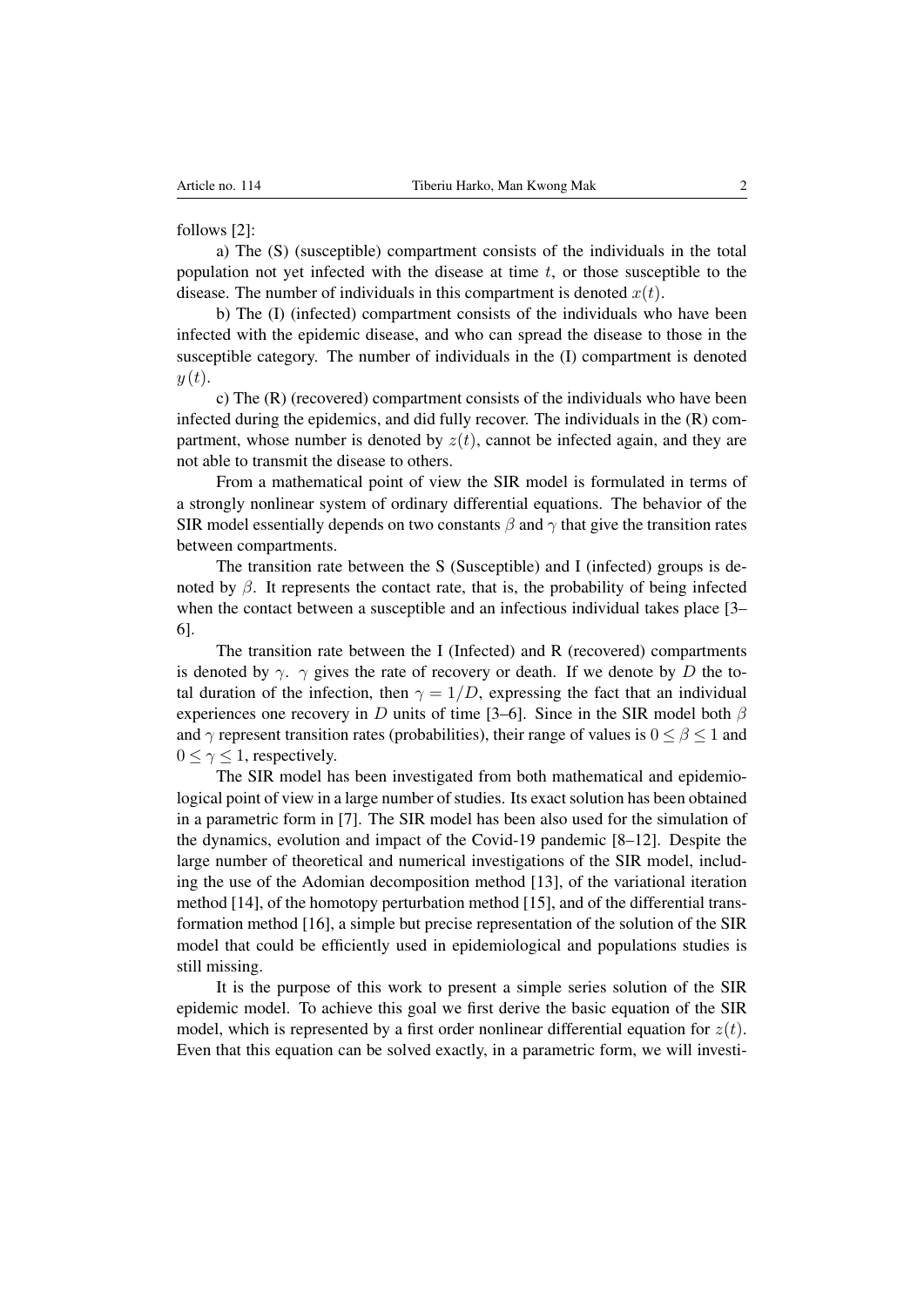gate it by using the Laplace-Adomian Decomposition Method (LADM), which is an extension of the standard Adomian Decomposition Method [17–19]. The ADM is a powerful mathematical method that permit to find semianalytical solutions of different types of ordinary, partial and integral differential nonlinear equations in the form of a series, with the terms of the series determined recursively with the help of the Adomian polynomials [17, 18]. It has been used to investigate nonlinear differential equations in different fields of science in [20–26]. By applying the Laplace-Adomian Decomposition Method to the basic equation of the SIR model its solution can be represented as a series that gives an excellent description of the numerical results.

The present paper is organized as follows. The series solution of the SIR epidemic model is obtained in Section 2, where its comparison with the exact numerical solution is also performed. We briefly conclude our results in Section 3.

## 2. SERIES SOLUTION OF THE SIR EPIDEMIC MODEL

In the present Section we will present a semianalytical solution of the SIR model represented in the form of a series containing exponential terms. The basic equations of the SIR model are [2],

$$
\frac{dx}{dt} = -\beta x(t) y(t),\tag{1}
$$

$$
\frac{dy}{dt} = \beta x(t) y(t) - \gamma y(t),\tag{2}
$$

and

$$
\frac{dz}{dt} = \gamma y(t),\tag{3}
$$

respectively, where  $x(t) > 0$ ,  $y(t) > 0$  and  $z(t) > 0$ ,  $\forall t > 0$ . The system of equations (1)-(3) must be integrated with the initial conditions  $x(0) = N_1 \ge 0$ ,  $y(0) = N_2 \ge 0$ and  $z(0) = N_3 \ge 0$ , respectively. The time evolution of the model is determined by two epidemiological parameters, the infection rate  $\beta$ , and the mean recovery rate  $\gamma$ , which in the following are assumed to be positive constants.

By adding Eqs.  $(1)$ – $(3)$  we immediately obtain a first integral of the SIR system given by  $x(t) + y(t) + z(t) = N, \forall t \ge 0$ . Hence it follows that in this epidemiological model the total size of the population  $N = \sum_{i=1}^{3} N_i$  is, from a mathematical point of view, an arbitrary positive integration constant. This result is consistent with our assumption of considering only three compartments in a fixed population with *N* members.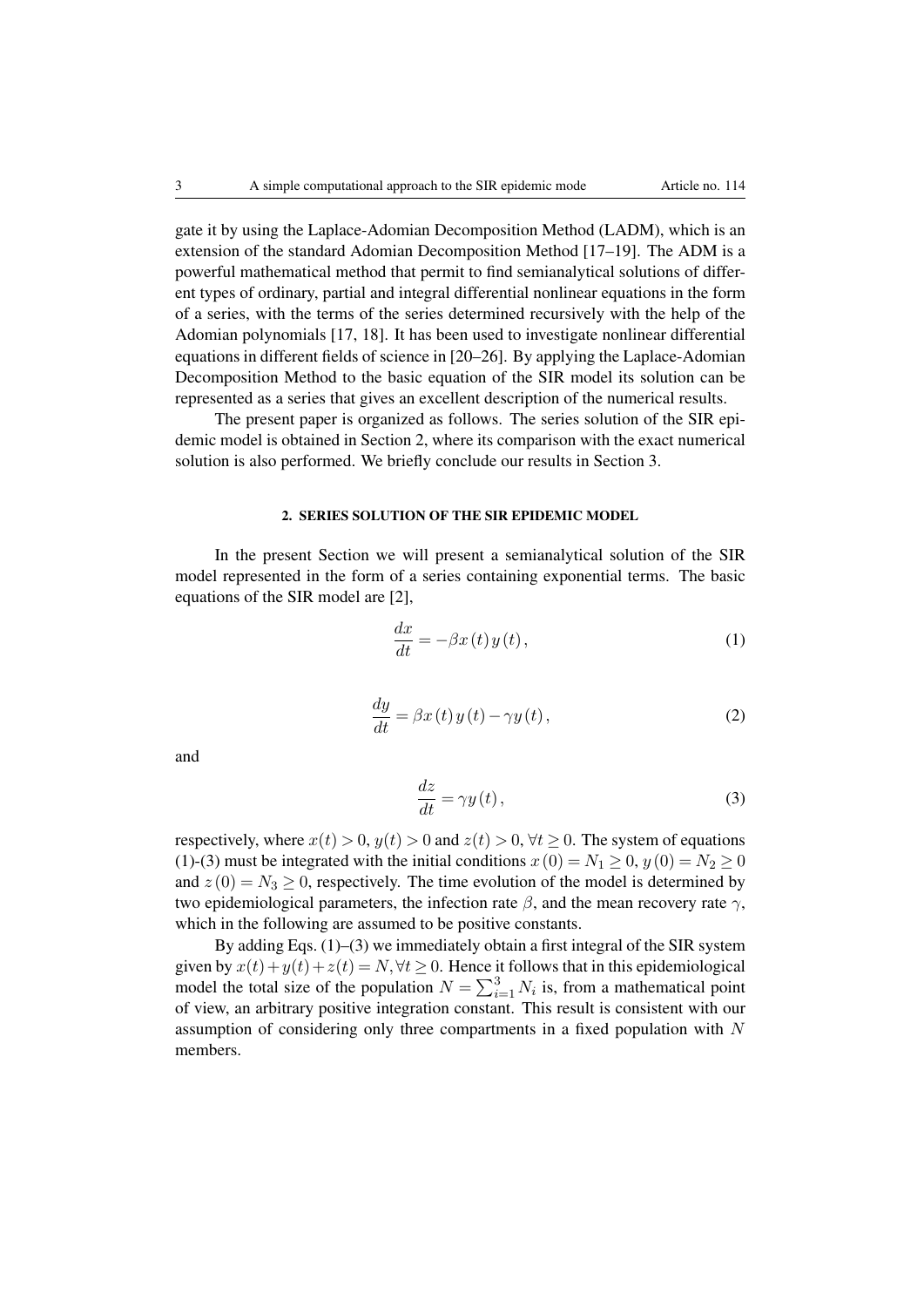### 2.1. THE BASIC EVOLUTION EQUATION FOR THE SIR MODEL

We will now show that the SIR model can be equivalently formulated in terms of a first order nonlinear differential equation. After differentiating Eq. (1) with respect to the time *t* we obtain the following second order differential equation,

$$
\frac{dy}{dt} = -\frac{1}{\beta} \left[ \frac{x''}{x} - \left(\frac{x'}{x}\right)^2 \right],\tag{4}
$$

where in the following we denote by a prime the derivative with respect to time *t*. By inserting Eqs.  $(1)$  and  $(4)$  into Eq.  $(2)$ , we obtain

$$
\frac{x''}{x} - \left(\frac{x'}{x}\right)^2 + \gamma \frac{x'}{x} - \beta x' = 0.
$$
\n(5)

From Eqs. (1) and (3) we find the evolution equation for *z*, in terms of *x* as

$$
\frac{dz}{dt} = -\frac{\gamma}{\beta} \left( \frac{x'}{x} \right),\tag{6}
$$

which can be integrated to give

$$
x = x_0 e^{-(\beta/\gamma)z},\tag{7}
$$

The value of the positive integration constant  $x_0$  can be obtained from the initial conditions of the SIR model as

$$
x_0 = N_1 e^{(\beta/\gamma)N_3}.\tag{8}
$$

With the use of Eq. (5), Eq. (4) becomes

$$
\frac{dy}{dt} = -x' + \frac{\gamma}{\beta} \frac{x'}{x},\tag{9}
$$

immediately giving

$$
y(t) = \frac{\gamma}{\beta} \ln x - x + C_1,\tag{10}
$$

where  $C_1$  is an arbitrary integration constant, which can be determined from the initial conditions as

$$
C_1 = N_1 + N_2 - \frac{\gamma}{\beta} \ln N_1.
$$
 (11)

After differentiating Eqs. (7) and (6) with respect to the time *t*, we obtain the basic second order differential equation for  $z(t)$ , describing the spread of the nonfatal disease in a given population,

$$
z'' = x_0 \beta z' e^{-\frac{\beta}{\gamma}z} - \gamma z'. \tag{12}
$$

Equation (12), a strongly nonlinear differential equation, is mathematically equivalent to the first order system of differential equations Eqs. (1)–(3), respectively, giving the SIR epidemic model. However, a first order nonlinear differential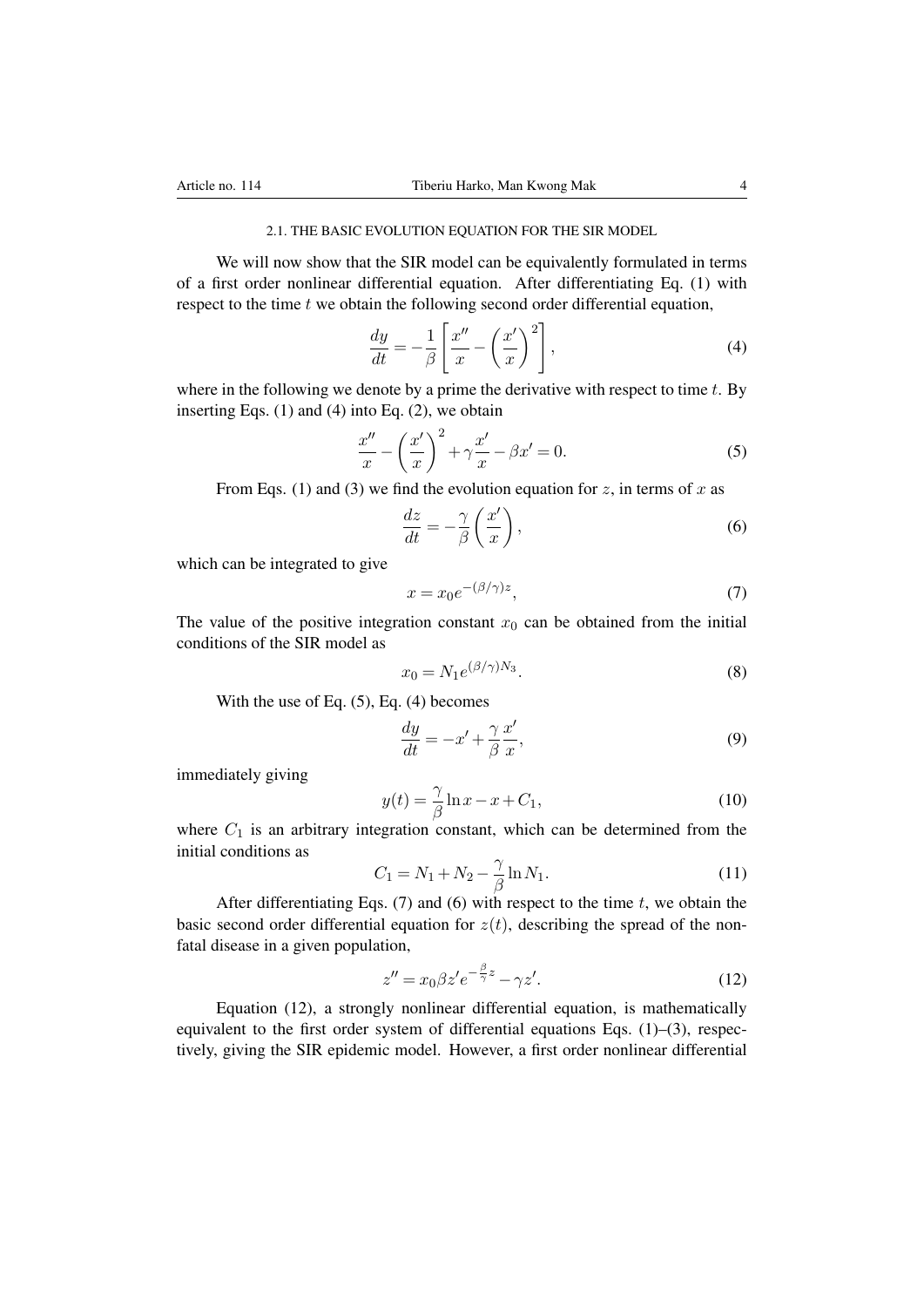equation can also de obtained to describe the evolution of *z*. Equation (12) can be rewritten as

$$
\frac{d^2z}{dt^2} + \gamma \frac{dz}{dt} = -\gamma x_0 \frac{d}{dt} e^{-(\beta/\gamma)z},\tag{13}
$$

and thus we obtain its first integral as given by

$$
\frac{dz}{dt} + \gamma z = -\gamma x_0 e^{-(\beta/\gamma)z} + C,\tag{14}
$$

where *C* is an arbitrary constant of integration. By estimating the above equation at  $t = 0$  and with the use of Eq. (3) we obtain the value of *C* as

$$
C = \gamma (N_2 + N_3) + \gamma x_0 e^{-\frac{\beta}{\gamma} N_3} = \gamma N.
$$
 (15)

## 2.2. SERIES SOLUTION OF THE BASIC EQUATION OF THE SIR MODEL *VIA* THE LAPLACE-ADOMIAN METHOD

The general solution of Eq. (14) can be obtained in a closed form, in an exact parametric representation. However, the parametric representation is not particularly useful from a computational point of view. That's why in the following we will obtain a series solution of Eq. (14). In order to do this we will use the Laplace-Adomian method.

In the Laplace-Adomian method we first apply the Laplace transformation operator  $\mathcal{L}_x$ , defined as  $\mathcal{L}_x[f(x)](s) = \int_0^\infty f(x)e^{-sx}dx$ , to Eq. (14), thus obtaining

$$
\mathcal{L}_t\left[\frac{dz(t)}{dt}\right](s) + \gamma \mathcal{L}_t[z(t)](s) - \mathcal{L}_t[C](s) = -\gamma x_0 \mathcal{L}_t\left[e^{-(\beta/\gamma)z(t)}\right](s).
$$
 (16)

By using the properties of the Laplace transform we immediately find

$$
(\gamma + s)\mathcal{L}_t[z(t)](s) - \frac{\gamma N + sz(0)}{s} = -\gamma x_0 \mathcal{L}_t\left[e^{-(\beta/\gamma)z(t)}\right](s).
$$
 (17)

With the use of the initial condition  $z(0) = N_3$  we obtain

$$
\mathcal{L}_t[z(t)](s) = \frac{\gamma N + N_3 s}{s(\gamma + s)} - \frac{\gamma x_0}{\gamma + s} \mathcal{L}_t\left[e^{-(\beta/\gamma)z(t)}\right](s).
$$
 (18)

We assume now that the function  $z(t)$  can be represented in the form of an infinite series,

$$
z(t) = \sum_{n=0}^{\infty} z_n(t),
$$
\n(19)

where the terms  $z_n(t)$  can be computed recursively. As for the nonlinear operator  $f(z(t)) = -\gamma x_0 e^{-(\beta/\gamma)z(t)}$ , we assume that it can be decomposed as

$$
f(z(t)) = -\gamma x_0 e^{-(\beta/\gamma)z(t)} = \sum_{n=0}^{\infty} A_n(t),
$$
\n(20)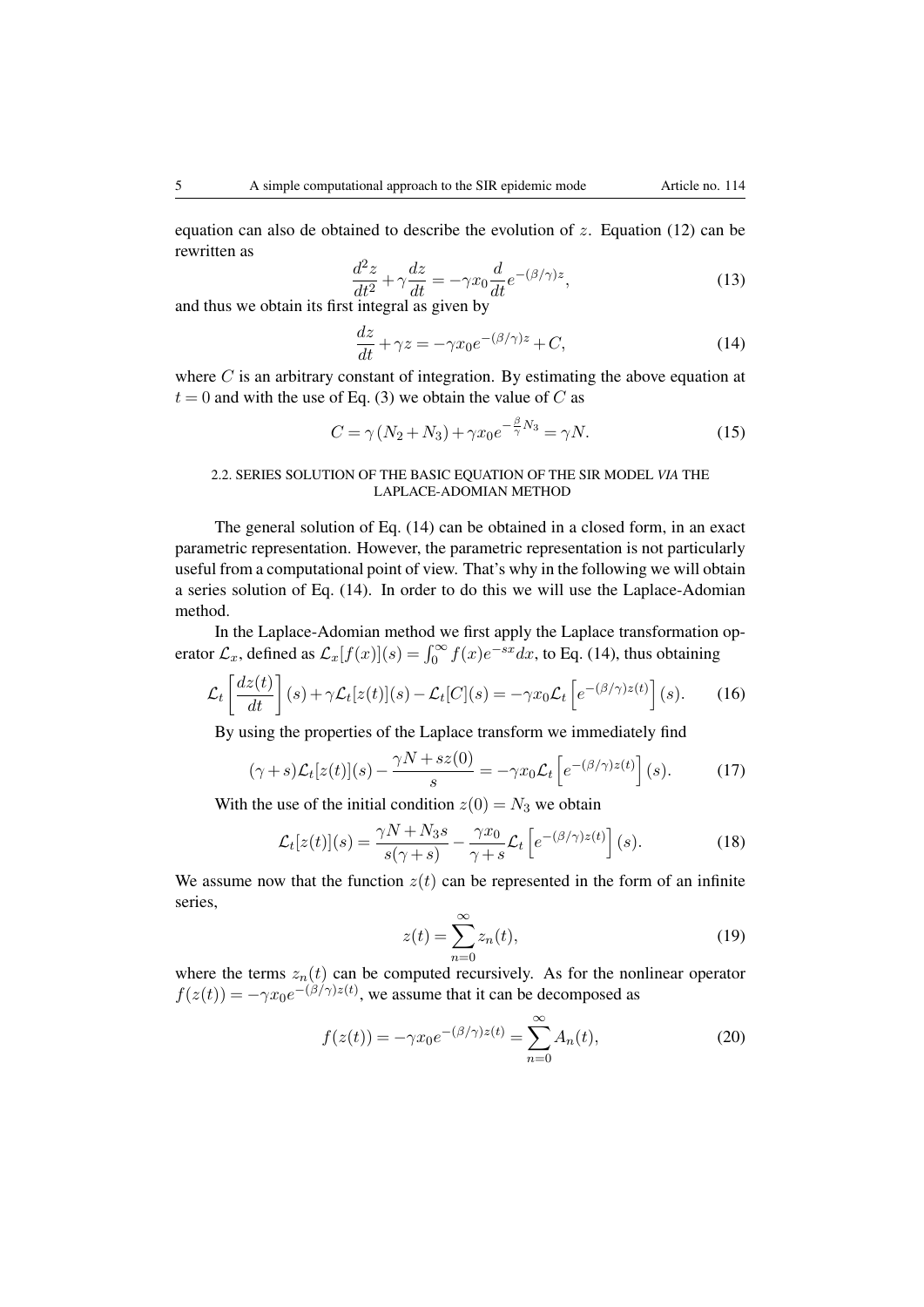where the  $A_n$ 's are Adomian polynomials, defined generally for an arbitrary function  $f(z(t))$  according to [19]

$$
A_n = \frac{1}{n!} \frac{d^n}{d\lambda^n} f\left(\sum_{i=0}^{\infty} \lambda^i z_i\right)\Big|_{\lambda=0}.
$$
 (21)

The first five Adomian polynomials can be obtained in the following form,

$$
A_0 = f(z_0), A_1 = z_1 f'(z_0), A_2 = z_2 f'(z_0) + \frac{1}{2} z_1^2 f''(z_0),
$$
 (22)

$$
A_3 = z_3 f'(z_0) + z_1 z_2 f''(z_0) + \frac{1}{6} z_1^3 f'''(z_0), \qquad (23)
$$

$$
A_4 = z_4 f'(z_0) + \left[\frac{1}{2!}z_2^2 + z_1 z_3\right] f''(z_0) + \frac{1}{2!}z_1^2 z_2 f'''(z_0) + \frac{1}{4!}z_1^4 f^{(iv)}(z_0). \tag{24}
$$

Substituting Eqs. (19) and (20) into Eq. (18) we obtain

$$
\mathcal{L}_t\left[\sum_{n=0}^{\infty} z_n(t)\right](s) = \frac{\gamma N + N_3 s}{s(\gamma + s)} - \frac{1}{\gamma + s} \mathcal{L}_t[\sum_{n=0}^{\infty} A_n(t)](s).
$$
 (25)

The matching of both sides of Eq. (25) gives the following iterative algorithm for the power series solution of the basic evolution equation of the SIR model, Eq. (14),

$$
\mathcal{L}_t[z_0(t)](s) = \frac{\gamma N + N_3 s}{s(\gamma + s)}, \mathcal{L}_t[z_1(t)](s) = -\frac{1}{\gamma + s} \mathcal{L}_t[A_0(t)](s), \tag{26}
$$

$$
\mathcal{L}_t[z_2(t)](s) = -\frac{1}{s+\gamma} \mathcal{L}_t[A_1(t)](s), \dots, \mathcal{L}_t[z_{k+1}(t)](s) = -\frac{1}{s+\gamma} \mathcal{L}_t[A_k(t)](s).
$$
\n(27)

By applying the inverse Laplace transformation to Eq. (26), we obtain the zeroth order approximation *z*<sup>0</sup> of *z* as

$$
z_0(t) = \mathcal{L}_t^{-1} \left[ \frac{\gamma N + N_3 s}{s(\gamma + s)} \right] (s) = N - (N_1 + N_2) e^{-\gamma t}.
$$
 (28)

In the following, for computational simplicity, we will approximate  $z_0(t)$  by its first order series expansion, given by

$$
z_0(t) \approx N_3 + \gamma (N_1 + N_2) t. \tag{29}
$$

The first Adomian polynomial is given by  $A_0(t) = -\gamma x_0 e^{-(\beta/\gamma)z_0(t)}$ , and thus, within the adopted approximation, we obtain

$$
A_0(t) = -\gamma N_1 e^{-\beta (N_1 + N_2)t}, \tag{30}
$$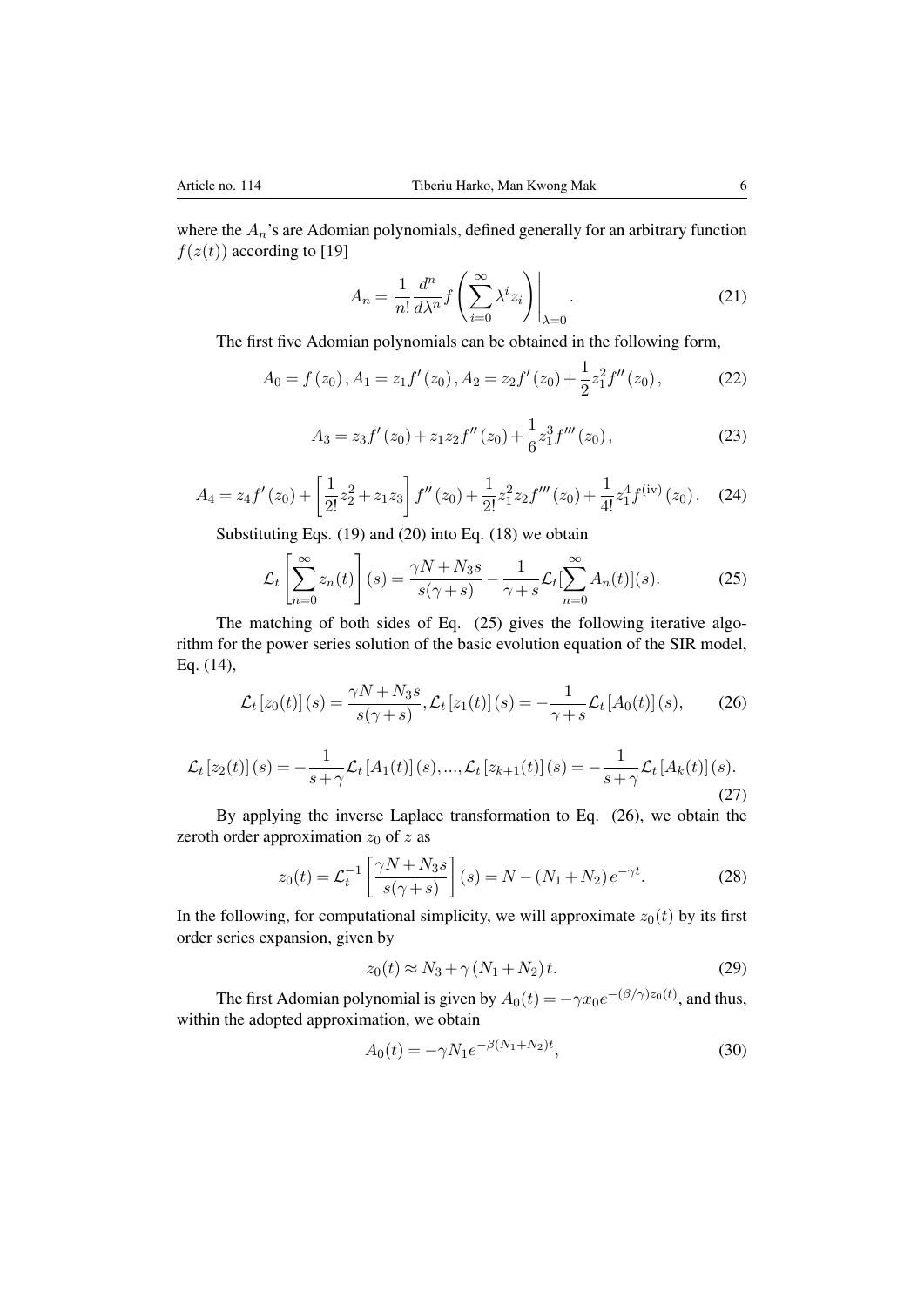and

$$
z_1(t) = -\mathcal{L}_t^{-1} \left\{ \frac{1}{s + \gamma} \mathcal{L}_t \left[ \gamma N_1 e^{-\beta (N_1 + N_2)t} \right] (s) \right\}(t) = \frac{\gamma N_1 \left[ e^{-\beta (N_1 + N_2)t} - e^{-\gamma t} \right]}{\beta (N_1 + N_2) - \gamma},
$$
\n(31)

respectively. From the second Adomian polynomial we obtain the third term of the series expansion as

$$
z_2(t) = \mathcal{L}_t^{-1} \left\{ \frac{1}{s + \gamma} \mathcal{L}_t \left[ A_1(t) \right](s) \right\}(t) =
$$
  

$$
\frac{\gamma N_1^2 e^{-\left[ \gamma + 2\beta (N_1 + N_2) \right]t}}{(N_1 + N_2) \left[ \beta \left( N_1 + N_2 \right) - \gamma \right] \left[ 2\beta \left( N_1 + N_2 \right) - \gamma \right]} \times
$$
  

$$
\left\{ -\beta \left( N_1 + N_2 \right) e^{\gamma t} + \left[ 2\beta \left( N_1 + N_2 \right) - \gamma \right] e^{\beta (N_1 + N_2)t} +
$$
  

$$
\left[ \gamma - \beta \left( N_1 + N_2 \right) \right] e^{2\beta (N_1 + N_2)t} \right\}.
$$
 (32)

Similarly, after computing the third Adomian polynomial, we obtain

$$
z_{3}(t) = \frac{\gamma N_{1}^{3}}{2\left[\gamma - \beta\left(N_{1} + N_{2}\right)\right]^{2}} \left\{ \frac{\beta^{2}\left[4\beta\left(N_{1} + N_{2}\right) - 3\gamma\right]e^{-3\beta\left(N_{1} + N_{2}\right)t}}{\gamma^{2} + 6\beta^{2}\left(N_{1} + N_{2}\right)^{2} - 5\beta\gamma\left(N_{1} + N_{2}\right)} + \frac{\beta^{2}e^{-\left[2\gamma + \beta\left(N_{1} + N_{2}\right)\right]t}}{\gamma + \beta\left(N_{1} + N_{2}\right)} + \frac{2\left[\gamma - \beta\left(N_{1} + N_{2}\right)\right]^{2}e^{-\left[\gamma + \beta\left(N_{1} + N_{2}\right)\right]t}}{\left(N_{1} + N_{2}\right)^{2}\left[2\beta\left(N_{1} + N_{2}\right) - \gamma\right]} + \frac{\left[\gamma - 2\beta\left(N_{1} + N_{2}\right)\right]e^{-\left[\gamma + 2\beta\left(N_{1} + N_{2}\right)\right]t}}{\left(N_{1} + N_{2}\right)^{2}} - \frac{e^{-\gamma t}\left[\gamma - \beta\left(N_{1} + N_{2}\right)\right]^{2}\left[\gamma + 2\beta\left(N_{1} + N_{2}\right)\right]}{\left(N_{1} + N_{2}\right)^{2}\left[3\beta\left(N_{1} + N_{2}\right) - \gamma\right]\left[\gamma + \beta\left(N_{1} + N_{2}\right)\right]}\right\}.
$$
\n(33)

The higher order terms in the Laplace-Adomian power series representation of  $z(t)$  can be easily obtained with the help of some symbolic computation software. Hence, the solution of the SIR system can be obtained as

$$
x(t) = x_0 e^{-\frac{\beta}{\gamma} \sum_{i=0}^{\infty} z_i(t)} = N_1 e^{(\beta/\gamma) (N_3 - \sum_{i=0}^{\infty} z_i(t))},
$$
\n(34)

$$
y(t) = N_1 + N_2 + \frac{\gamma}{\beta} \ln \frac{x_0 e^{-\frac{\beta}{\gamma} \sum_{i=0}^{\infty} z_i(t)}}{N_1} - x_0 e^{-\frac{\beta}{\gamma} \sum_{i=0}^{\infty} z_i(t)} = N_1 + N_2 + N_3 - \sum_{i=0}^{\infty} z_i(t) - N_1 e^{(\beta/\gamma) (N_3 - \sum_{i=0}^{\infty} z_i(t))},
$$
(35)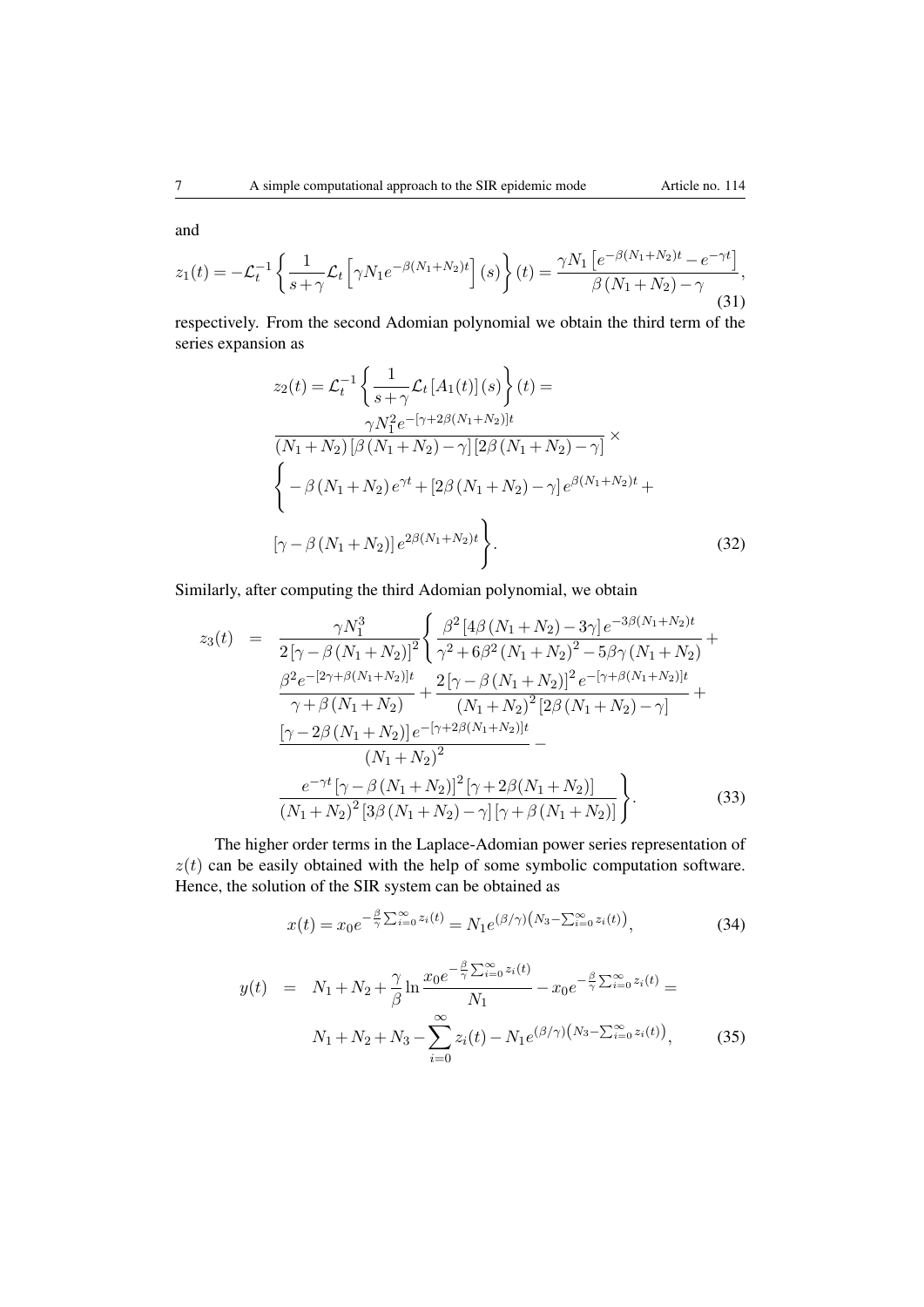and

$$
z(t) = \sum_{i=0}^{\infty} z_i(t),
$$
\n(36)

respectively.

## 2.3. COMPARISON WITH THE EXACT NUMERICAL SOLUTION

In order to test the applicability of the power series solutions solving the SIR model we will compare the truncated Laplace-Adomian series with the exact numerical solution. To perform the comparison we will consider only the first three terms in the expansion of *z*, so that  $z(t) \approx z_0(t) + z_1(t) + z_2(t)$ , or, explicitly,

$$
z(t) \approx N - (N_1 + N_2) e^{-\gamma t} + \frac{\gamma N_1 \left[ e^{-\beta (N_1 + N_2)t} - e^{-\gamma t} \right]}{\beta (N_1 + N_2) - \gamma} + \frac{\gamma N_1^2 e^{-\left[ \gamma + 2\beta (N_1 + N_2) \right]t}}{\left[ (N_1 + N_2) \left[ \beta (N_1 + N_2) - \gamma \right] \left[ 2\beta (N_1 + N_2) - \gamma \right]} \times \left\{ -\beta (N_1 + N_2) e^{\gamma t} + \left[ 2\beta (N_1 + N_2) - \gamma \right] e^{\beta (N_1 + N_2)t} + \left[ \gamma - \beta (N_1 + N_2) \right] e^{2\beta (N_1 + N_2)t} \right\}.
$$
\n(37)

We fix the initial conditions of the SIR system as  $x(0) = N_1 = 25$ ,  $y(0) = N_2 =$ 15, and  $z(0) = N_3 = 10$ , and we will vary the values of the parameters  $\beta$  and  $\gamma$ . The results of the comparison between the exact numerical solution and the truncated series solutions are represented, for four distinct sets of values of  $(\beta, \gamma)$ , in Figs. 1 and 2, respectively.

As one can see from the Figures, the three terms truncated Laplace-Adomian series gives a very good description of the time dynamics and evolution of the SIR epidemiological model. If necessary, the precision of the semi-analytical solution can be easily increased by adding more terms in the series expansion.

## 3. CONCLUSIONS

Even that the exact solution of the SIR model is known, a simple but highly accurate representation of the model solution would significantly simplify the comparison of the model predictions with the epidemiological data, also allowing an efficient determination of the model parameters  $\beta$  and  $\gamma$  from the data fitting. The exact solution of the SIR model is given in a parametric form by  $x = x_0u$ ,  $y =$  $N + (\gamma/\beta)\ln u - x_0 u, z = -(\gamma/\beta)\ln u$ , and  $t - t_0 = \int_{u_0}^u d\xi / [\xi(x_0/\beta \ln \xi - \gamma \xi - N)]$ [7], and it requires the numerical evaluation of the time integral for each step.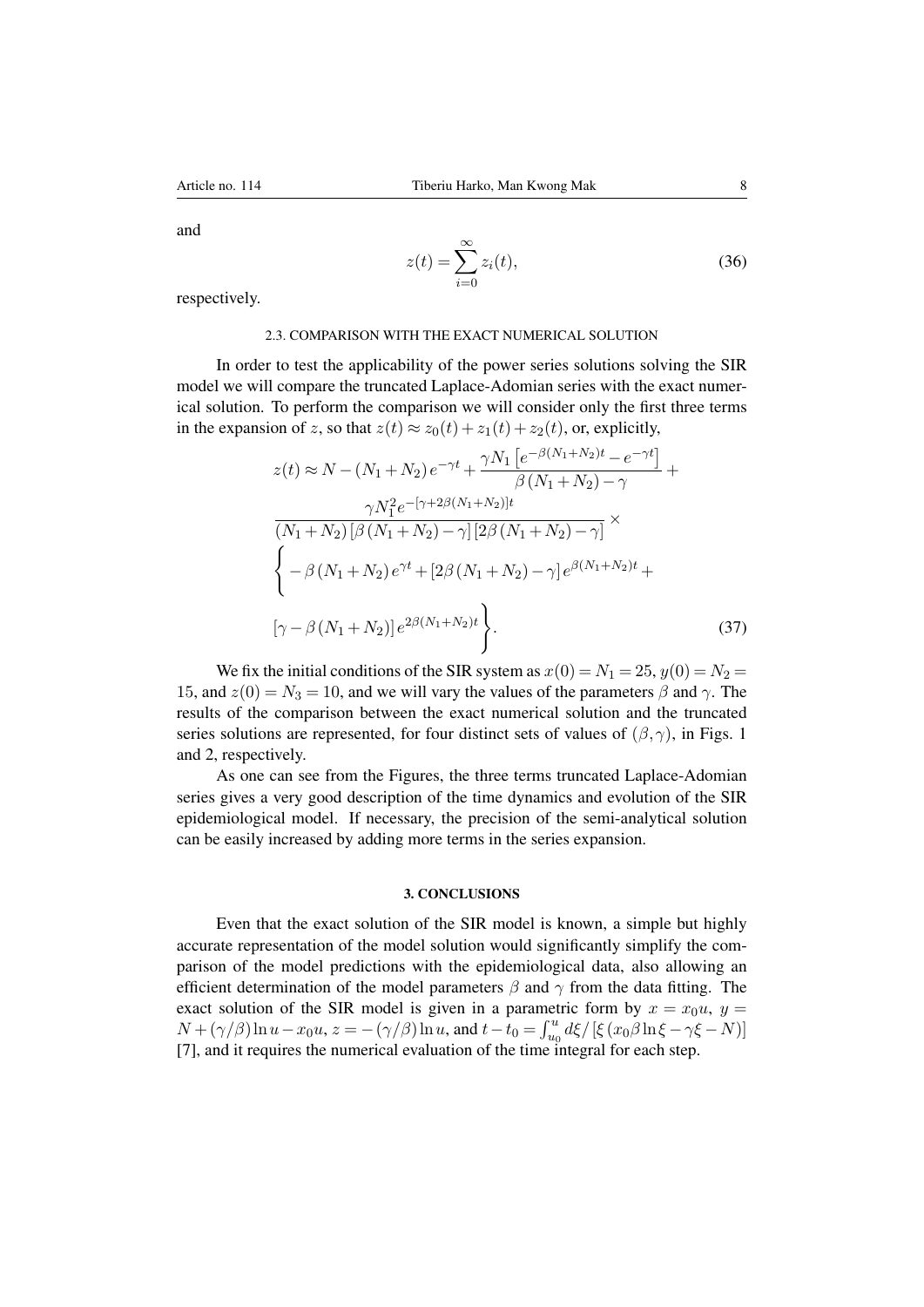

Fig. 1 – Comparison of the exact numerical solution of the SIR model and of the Laplace-Adomian series expansion truncated to three terms, for  $\beta = 0.0147$  and  $\gamma = 0.0358$  (left figure), and  $\beta = 0.098$ and  $\gamma = 0.164$  (right figure). *x*(*t*) is represented by the solid curve, *y*(*t*) by the dotted curve, and *z*(*t*) by the dashed curve. The initial conditions of the SIR system are  $x(0) = 25$ ,  $y(0) = 15$ , and

 $z(0) = 10$ .



Fig. 2 – Comparison of the exact numerical solution of the SIR model and of the Laplace-Adomian series expansion truncated to three terms, for  $\beta = 0.119$  and  $\gamma = 0.017$  (left figure) and  $\beta = 0.0887$ and  $\gamma = 0.584$  (right figure).  $x(t)$  is represented by the solid curve,  $y(t)$  by the dotted curve, and  $z(t)$ by the dashed curve. The initial conditions of the SIR system are  $x(0) = 25$ ,  $y(0) = 15$ , and

 $z(0) = 10$ .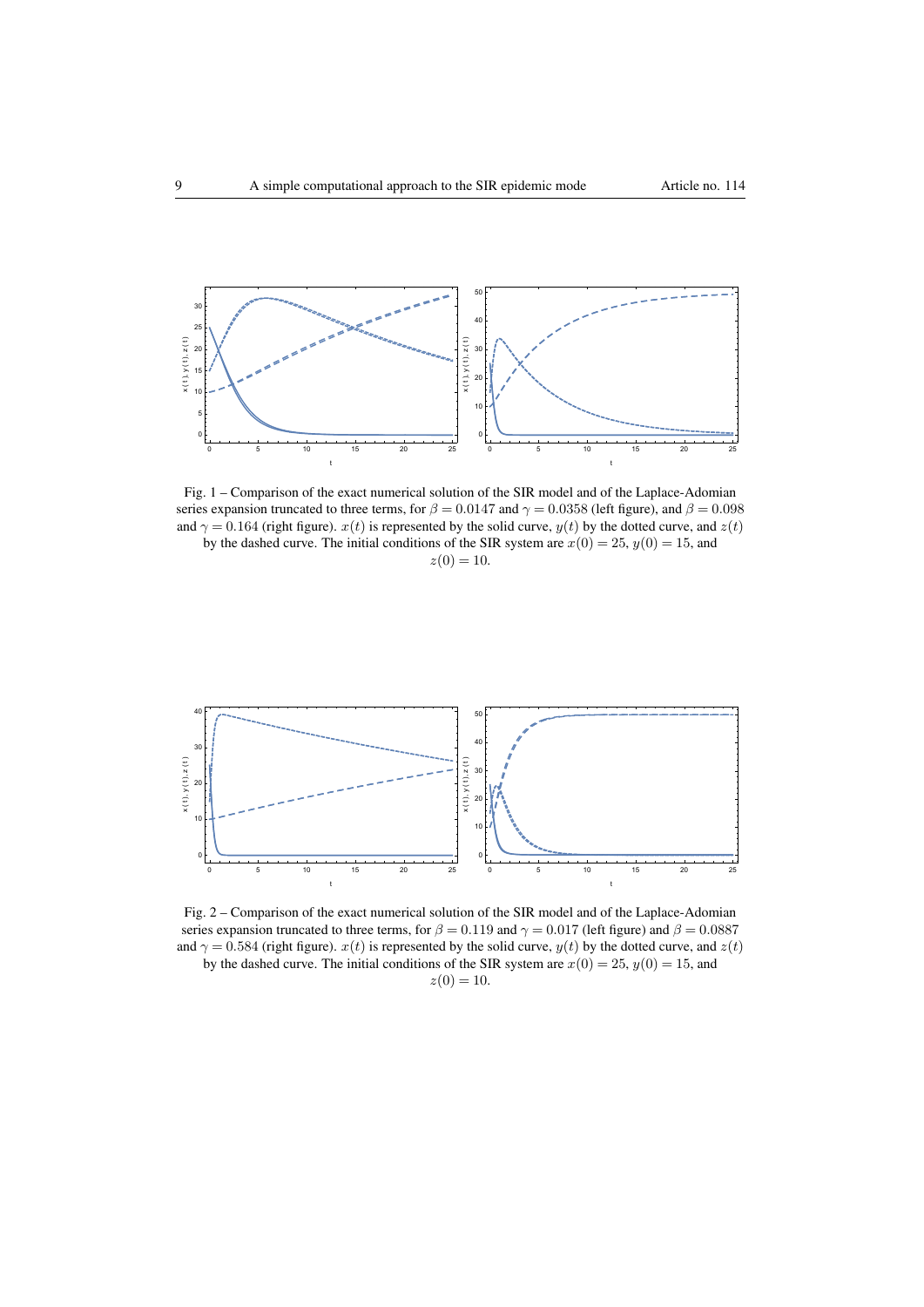In the present paper we have presented a series solution of the three compartment SIR epidemiological model, giving the explicit time dependence of  $x(t)$ ,  $y(t)$ and  $z(t)$ . Despite its mathematical simplicity, the semianalytical solution describes very precisely the numerical behavior of the model for arbitrary values of  $\beta$  and  $\gamma$ . The time dependence of the compartments in the semianalytical solution is given by the sum of exponential terms, and such a representation may facilitate the fitting with the statistical results. The series truncated to three terms only already give a very good description of the numerical results for arbitrary values of  $\beta$  and  $\gamma$ , and of the initial conditions. In fact the two terms approximation also gives a good approximation of the results of the numerical integration of the SIR model.

Exact solutions of the epidemiological models are important because they can be used by epidemiologists to study the evolution of infectious diseases in different environments, and to develop the best social strategies for their control. Hopefully the results of the present paper could also contribute to the better understanding of the dynamics of the present and of the future epidemics.

### **REFERENCES**

- 1. C. Huang, Y. Wang, X. Li, L. Ren, J. Zhao, Y. Hu *et al.*, Lancet 395, 497 (2020).
- 2. W. O. Kermack and A. G. McKendrick, Proc. Roy. Soc. Lond A 115, 700 (1927).
- 3. F. Brauer and C. Castillo-Chávez, *Mathematical Models in Population Biology and Epidemiology*, Springer, New York (2001).
- 4. J. D. Murray, *Mathematical Biology: I. An Introduction*, Springer-Verlag, New York, Berlin, Heidelberg (2002).
- 5. D. J. Daley and J. Gani, *Epidemic Modeling: An Introduction*, Cambridge University Press, Cambridge (2005).
- 6. F. Brauer, P. van den Driessche, and J. Wu (Editors), *Lecture Notes in Mathematical Epidemiology*, Springer-Verlag, Berlin, Heidelberg (2008).
- 7. T. Harko, F. S. N. Lobo, and M. K. Mak, Applied Mathematics and Computation 236, 184 (2014).
- 8. A. A. Toda, arXiv:2003.11221 [q-bio.PE] (2020).
- 9. J. Dehning, J. Zierenberg, F. P. Spitzner, M. Wibral, J. P. Neto, M. Wilczek, and V. Priesemann, arXiv:2004.01105 [q-bio.PE] (2020).
- 10. M. Cadoni, Chaos, Solitons & Fractals 138, 109940 (2020).
- 11. J. N. Dhanwant and V. Ramanathan, arXiv:2004.00696 [q-bio.PE] (2020).
- 12. D.-V. Anghel and I. T. A. Anghel, DOI: 10.21203/rs.3.rs-32516/v1 (2020).
- 13. J. Biazar, Applied Mathematics and Computation 173, 1101 (2006).
- 14. M. Rafei, H. Daniali and D. D. Ganji, Applied Mathematics and Computation 186, 1701 (2007).
- 15. M. Rafei, D. D. Ganji and H. Daniali, Applied Mathematics and Computation, 187 1056 (2007).
- 16. A.-M. Batiha and B. Batiha, Australian J. of Basic and Applied Sciences 5, 3122 (2011).
- 17. G. Adomian, J. Math. Anal. Appl. 135, 501 (1988).
- 18. G. Adomian, *Solving Frontier Problems of Physics: the Decomposition Method*, Kluwer, Dordrecht, 1994
- 19. G. Adomian and R. Rach, Mathematical and Computer Modelling 24, 39 (1996).